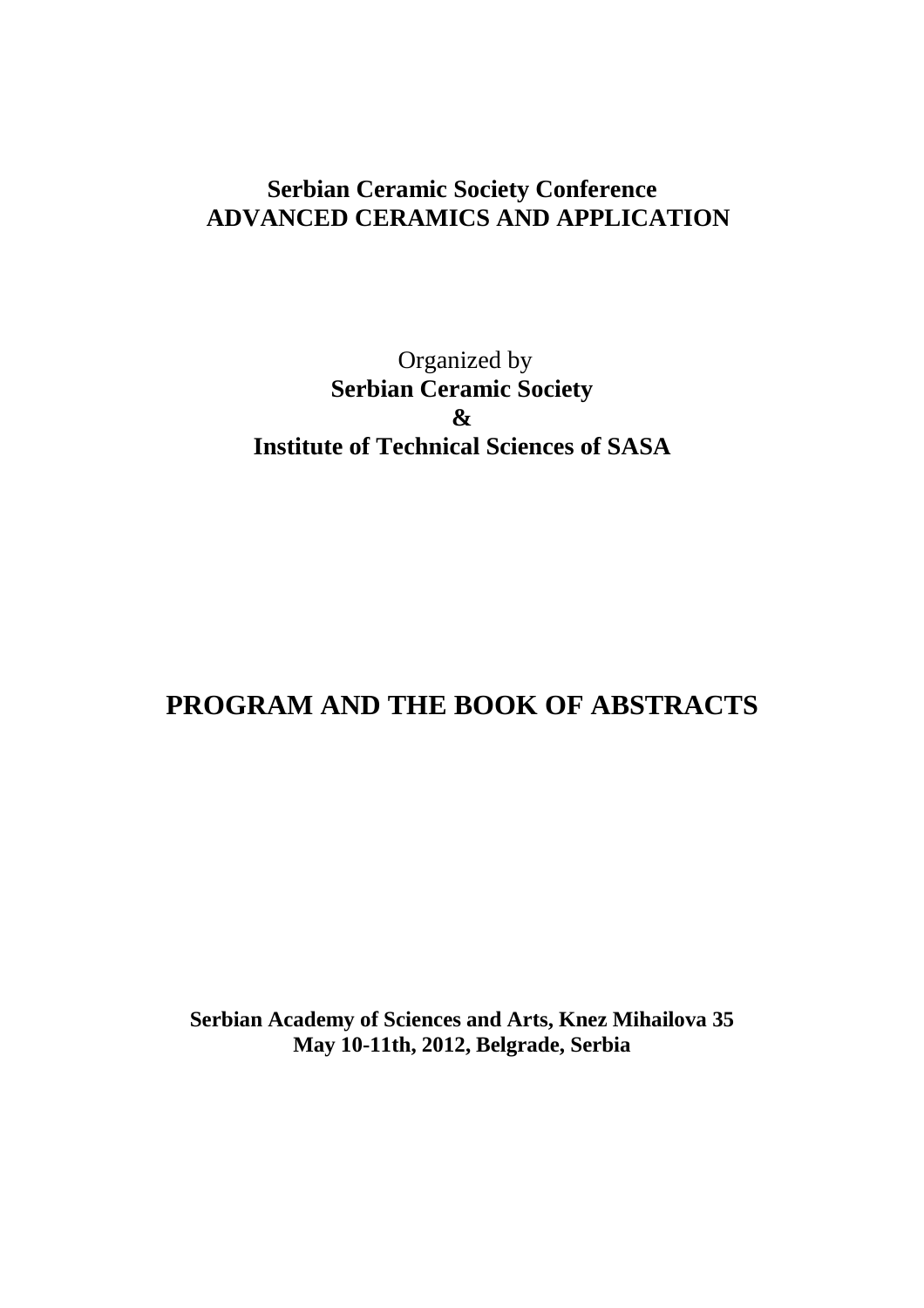#### **Book title:** Serbian Ceramic Society Conference - ADVANCED CERAMICS AND APPLICATION: Program and the Book of Abstracts

#### **Publisher:**

Serbian Ceramic Society

#### **Editors**:

Prof. Dr. Vojislav Mitić Dr. Nina Obradović Dr. Lidija Mančić

#### **Technical Editor:**

Aleksandra Stojičić

#### **Printing:**

Serbian Academy of Sciences and Arts, *Knez Mihailova 35, Belgrade, Serbia*  Format *Pop Lukina 15, Belgrade, Serbia* 

#### **Edition:**

70 copies

CIP - Каталогизација у публикацији Народна библиотека Србије, Београд

666.3/.7(048) 66.017/.018(048)

SERBIAN Ceramic Society. Conference (1 ; 2012 ; Beograd)

 Advanced Ceramics and Application : program and the book of abstracts / #[1st] #Serbian Ceramic Society Conference, May 10-11th, 2012, Belgrade, Serbia ; organized by Serbian Ceramic Society & Institute of Technical Science of SASA ; [editors Vojislav Mitić, Nina Obradović, Lidija Mančić]. - Belgrade : Serbian Ceramic Society, 2012 (Belgrade : Serbian Academy of Sciences and Arts). - XII, 37 str. ; 29 cm

Tiraž 70.

ISBN 978-86-915627-0-0 1. Srpsko keramičko društvo (Beograd) a) Керамика - Апстракти b) Наука о материјалима - Апстракти c) Наноматеријали - Апстракти COBISS.SR-ID 190546188